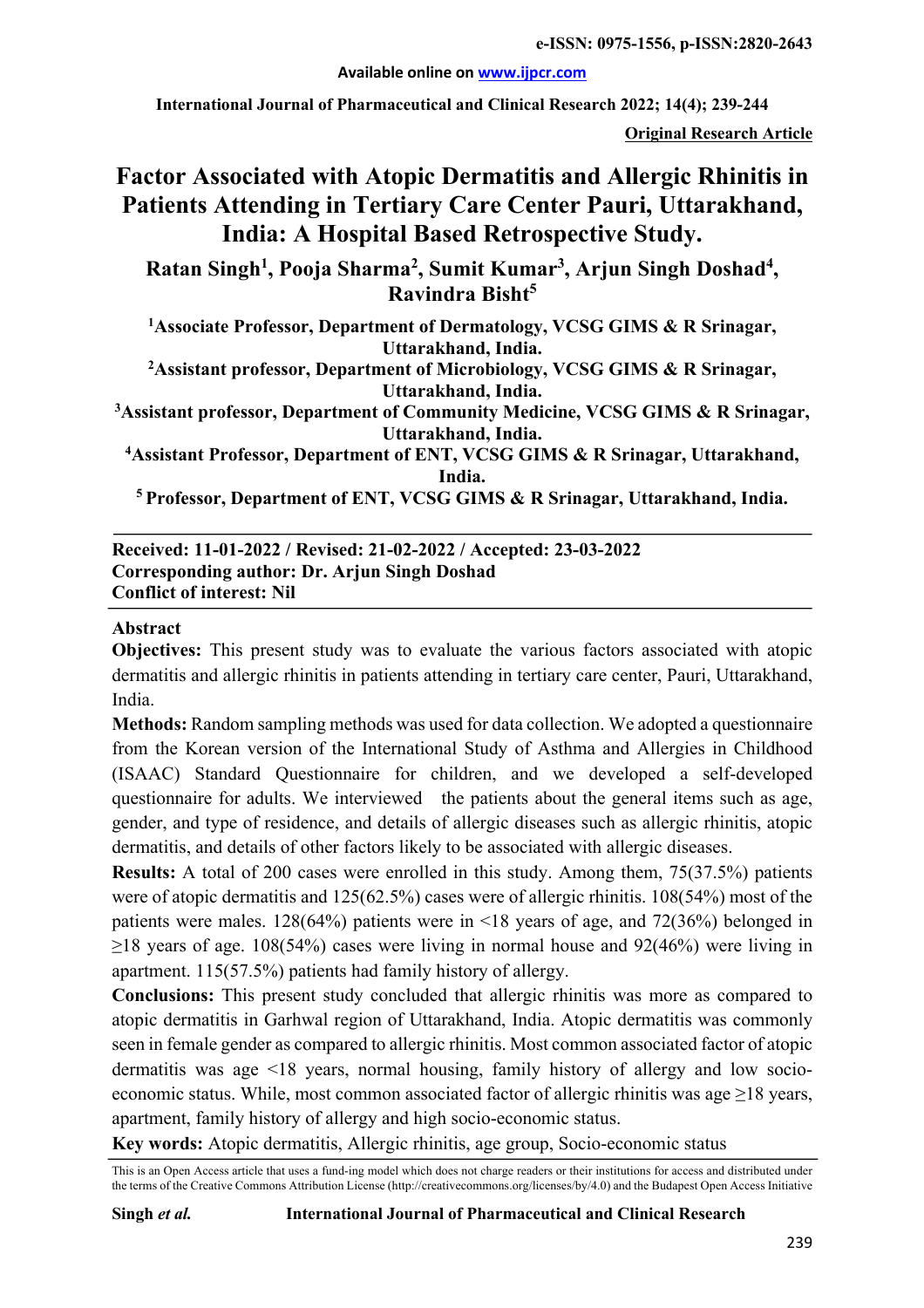(http://www.budapestopenaccessinitiative.org/read), which permit unrestricted use, distribution, and reproduction in any medium, provided original work is properly credited.

## **Introduction**

Allergic diseases are considered to arise through complex interactions between genetic susceptibility and environmental exposures [1], so that temporal trends in prevalence are most likely to be explained by changes in environmental exposure, lifestyle, and living conditions [2]. Among such changes considered to contribute to trends in allergic disease prevalence are climate [3], urbanization [4], air pollution [5], cigarette smoke exposure, breastfeeding, and other behavioral and lifestyles factors [2].

Atopic dermatitis and allergic rhinitis are diseases that typically develop in childhood and should not be regarded as minor disorders but rather as chronic diseases that cause very unpleasant symptoms and affect the quality of life of the patients and their families. In addition, these illnesses generate important costs both directly (consumption of health care resources and drugs) and indirectly (reduction in parent work yield) [6]. Epidemiological studies have revealed important differences in the prevalence of allergic disorders among different countries, and even within single countries, as well as contradictory results in relation to the possible associated risk or protective factors [6].

The study revealed that over 20% of children are affected by AD in some countries, but that the prevalence varies greatly throughout the world. For the age group 6–7 years, data showed that the prevalence of AD ranged from 0.9% in India to 22.5% in Ecuador, with new data showing high values in Asia and Latin America. For the age group 13–14 years, data showed prevalence values ranging from 0.2% in China to 24.6% in Columbia. A prevalence over 15% was found in 4 of 9 regions studied including Africa, Latin America, Europe (1 center in Finland) and Oceania [7].

The ISAAC (International Study of Asthma and Allergies in Childhood) was created in 1991 with the aim of establishing and comparing the prevalence of allergic disorders in childhood and adolescence in different countries, and to explore their trend over time, thanks to the adoption of standardized methodology. For this purpose, the study used a questionnaire comprising simple questions in an attempt to homogenize the diagnostic criteria in the different parts of the world, thereby preventing the reported differences in prevalence from being attributable to methodological differences. Up until that time there were few multinational epidemiological studies on pediatric allergic diseases, and most were referred to asthma. This study was focused on atopic dermatitis and rhinitis [6]. Objectives of this present study was to evaluate the factors associated with atopic dermatitis and allergic rhinitis in patients attending in tertiary care center Pauri, Uttarakhand, India.

## **Materials & methods**

This present study was conducted in Department of Dermatology with the collaboration of Department of ENT in VCSGGIMS & R Srinagar, Pauri, Uttarakhand, India during a period from January 2020 to December 2020. Entire subjects signed an informed consent approved by institutional ethical committee of VCSG GIMS & R was sought.

## **Methods:**

Random sampling methods was used for data collection. We adapted a questionnaire from the Korean version of the International Study of Asthma and Allergies in Childhood (ISAAC) Standard Questionnaire for children, and we designed a self-developed questionnaire for adults. We also adopted information for a questionnaire for adults based on a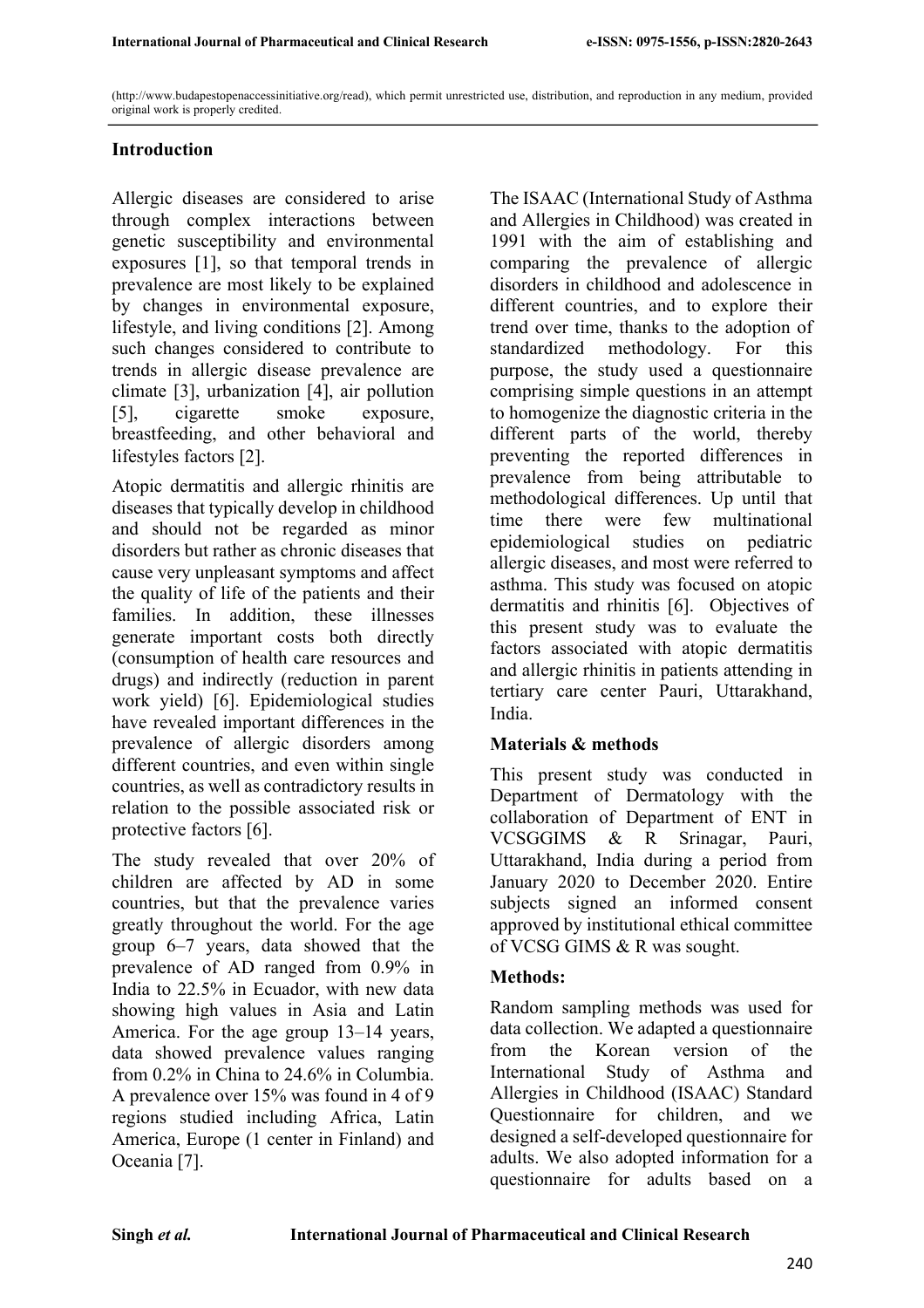previously published paper from a South Korean study that made use of questions similar to the ISAAC Standard Questionnaires [18]. We were interviewed the patients about the general items such as age, gender, and type of residence, and details of allergic diseases such as allergic rhinitis, atopic dermatitis, and details of other factors likely to be associated with allergic diseases [19]. Questionnaires were administered by pertained interviewers. A total of 200 patients of atopic dermatitis and allergic rhinitis who attended in OPD of Dermatology and ENT were selected for this study.

## **Statistical analysis**

Data was analysed by the use of simple statistical methods with the help of MS-Office software. All data was tabulated and percentages were calculated.

## **Observations**

A total of 200 cases were enrolled in this study. Among them, 75(37.5%) patients were of atopic dermatitis and 125(62.5%) cases were of allergic rhinitis. Out of 200 patients, 108(54%) most of the patients were males. 128(64%) patients belonged in  $\leq$ 18 years of age. And 72(36%) were belonged to  $\geq$ 18 years of age. 108(54%) cases were lived in normal house and 92(46%) were living in apartment. 115(57.5%) patients had family history of allergy.

| <b>Variables</b>  | Total $(N=200)$ | <b>Atopic</b> | Allergic     | Total $(N=200)$ |  |
|-------------------|-----------------|---------------|--------------|-----------------|--|
|                   |                 | dermatitis    | rhinitis     |                 |  |
|                   |                 | $(N=75)$      | $(N=125)$    |                 |  |
| Gender            | Male            | 36(48%)       | 72(57.6%)    | 108(54%)        |  |
|                   | Female          | 39(52%)       | $53(42.4\%)$ | 92(46%)         |  |
| Age group         | $\leq$ 18 years | 42(56%)       | 86(68.8%)    | 128(64%)        |  |
|                   | $\geq$ 18 years | 33(44%)       | 39(31.2%)    | 72(36%)         |  |
| Housing type      | Housing         | 54(72%)       | 84(67.2%)    | 108(54%)        |  |
|                   | Apartment       | 21(28%)       | $41(32.8\%)$ | 92(46%)         |  |
| Family history of | Yes             | 39(52%)       | 76(60.8%)    | $115(57.5\%)$   |  |
| allergy           | No              | 36(48%)       | 49(39.2%)    | 85(42.5%)       |  |
| Socioeconomical   | Low             | $31(41.33\%)$ | 28(22.4%)    | 59(29.5%)       |  |
| status            | Middle          | 27(36%)       | 30(24%)      | 57(28.5%)       |  |
|                   | High            | 17(22.67%)    | $67(53.6\%)$ | 84(42%)         |  |

| Table.1. Factors associated with atopic dermatitis and allergic rhinitis. |  |  |  |  |  |  |  |  |  |  |
|---------------------------------------------------------------------------|--|--|--|--|--|--|--|--|--|--|
|---------------------------------------------------------------------------|--|--|--|--|--|--|--|--|--|--|

Out of 75 atopic dermatitis cases, 39(52%) patients were atopic dermatitis, 42(56%) cases were in age  $\leq 18$  years,  $54(72\%)$ patients were living in normal housing and 39(52%) cases, family history of allergy and 31(41.33%) belonged from low socioeconomic status.

Out of 125 cases of allergic rhinitis, 72(57.6%) cases were males, 86(68.8%) cases were in age  $\leq 18$  years, 84(67.2%) patients were living in normal housing and 115(57.5%) patients had family history of allergy and 84(42%) belonged from high socioeconomic status.

## **Discussions**

Allergic diseases represent growing health and economic burdens worldwide [8], and have frequently been reported to impair quality of life and retard cognitive functions [9]. About 40% of the global population suffer from an allergic disorder, and of the many allergic diseases known, the most common are atopic dermatitis (AD),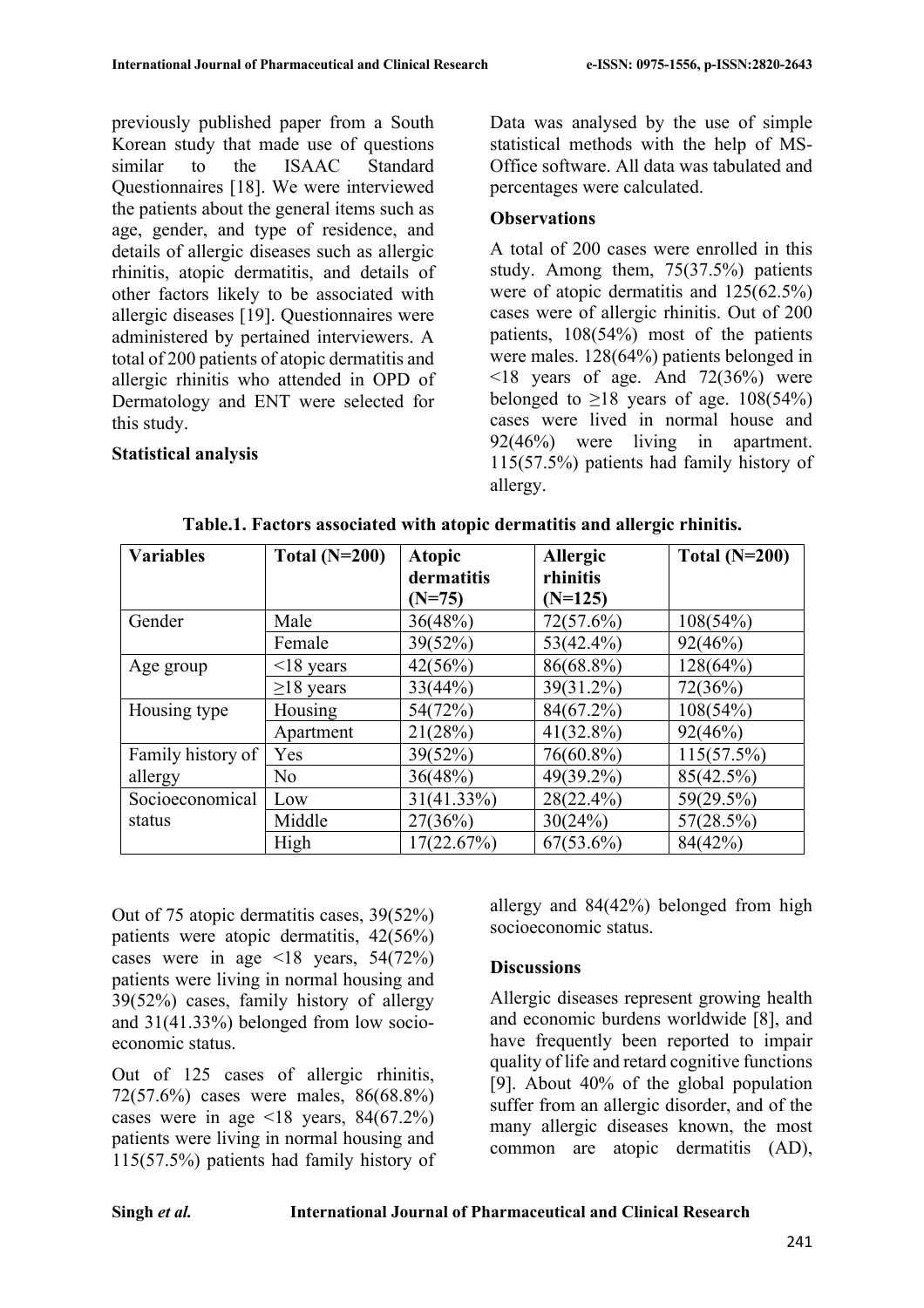allergic rhinitis (AR), and asthma [10]. The common clinical features of AR include profuse watery rhinorrhea, sneezing, itchy nose, and congestion with occasional experiences of itchy conjunctiva, ears, and throat [11]. On the other hand, AD is a chronic relapsing inflammatory skin disease accompanied by respiratory allergy, recurrent bacterial (impetigo), fungal (tinea), and viral (Herpes Simplex molluscum contagiosum) skin infections [12]. Interestingly, a recent systematic review indicated that patients with AD have increased risks of cardiovascular diseases, certain malignancies, autoimmune diseases, and neuropsychiatric diseases [13]. Furthermore, the coexistence of asthma, allergic rhinitis, and eczema gives rise to more severe and intense symptoms which may lead to a poor quality of life [14].

In this present study, out of 200 cases of allergy, 75(37.5%) patients had atopic dermatitis and 125(62.5%) patients had allergic rhinitis. Most of common factors associated with atopic dermatitis were 42(56%) age of <18 years, 54(72%) normal housing and 39(52%) family history of allergy. 31(41.33%) most of the cases of atopic dermatitis were belonged from low socio-economic status.

Two previous nationwide studies conducted in South Korea reported AR prevalence of 27% and 17.2 % [15,16]. In one of these previous nationwide studies, 31.2% of the study population suffered from AD [15], which is more than twice that encountered in the present study. This may have been because Pohang-Si is an industrial city and industrial pollutants might have influenced such rising prevalence. However, the prevalence of AR and AD found in the present study is in line with that observed in a nationwide Korean study. In fact, several studies conducted in developed countries have shown a higher prevalence of allergic diseases [14,18], and in another, urban areas were found to be

more prone to allergic diseases [18], which supports the argument that industrialization is associated with the higher prevalence of allergic diseases. Views differ regarding whether age is a risk factor of allergic diseases [19]. One study [20] demonstrated a weak relation between age and allergic diseases, whereas another study [21] found a positive association. In the present study, those aged ≥18 had higher odds for AD and AR, possibly because our subjects were more exposed to allergens because this population may be more ambulatory, socioeconomically active and might encounter more chances of being exposed to allergens during work and travel compared to the lower age group population.

In this present study, most common associated factors of allergic rhinitis were 86(68.8%) of age <18 years, 84(67.2%) lived in normal housing and 115(57.5%) family history of allergy. 72(57.6%) Male gender was greatly associated with allergic rhinitis. Most cases 84(42%) of allergic rhinitis were belonged from high socioeconomic status.

A number of studies have demonstrated an association between family history of allergic disease and the occurrence of atopic diseases in offspring [22,23]. Genetic contributions to allergic disease were estimated to be greater than 50% in two studies, with a range of 36–79% genetically inherited [24,25]. Genetic susceptibility for allergic diseases has been well reported, suggesting the common and distinct genetic loci associated with these diseases [26]. We found that male gender was significantly associated with AR, which is consistent with the results of other studies [17,18], but contrary to the findings of Gough et al. [14]. However, in addition to exposure to the environmental allergens, sex-specific genetic effects might also have contributed to the gender differences in the occurrence of allergic diseases because there are underlying differences in the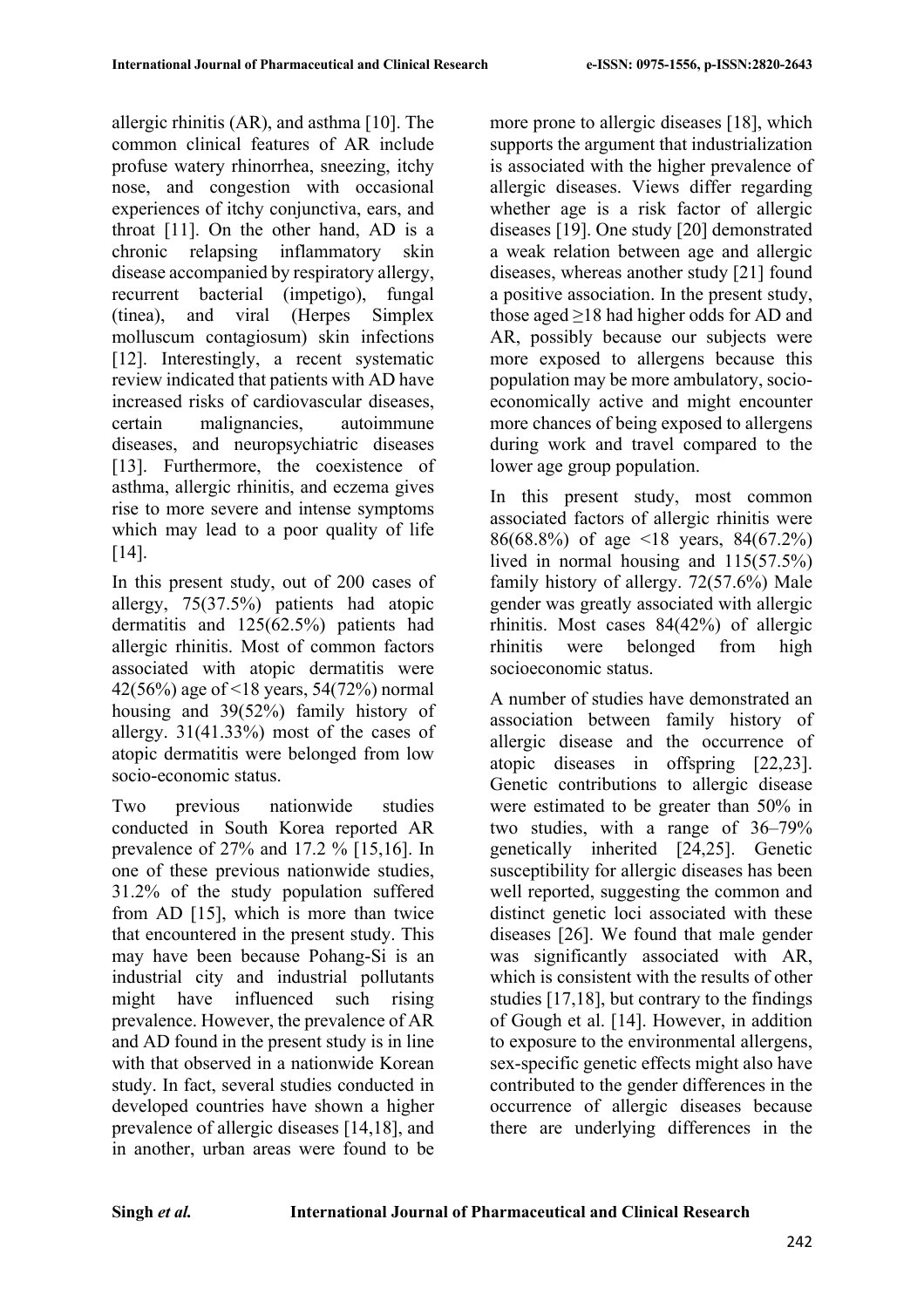inflammatory pathways to different allergens between women and men [27,28].

#### **Conclusions**

This present study concluded that allergic rhinitis was more as compared to atopic dermatitis in Garhwal region of Uttarakhand, India. Atopic dermatitis was commonly seen in female gender as compared to allergic rhinitis. Most common associated factor of atopic dermatitis was age <18 years, normal housing, family history of allergy and low socio-economic status. While, most common associated factor of allergic rhinitis was age  $\geq$ 18 years, apartment, family history of allergy and high socio-economic status.

#### **References**

- 1. Strina A, Barreto ML, Cooper PJ, Rodrigues LC. Risk factors for nonatopic asthma/wheeze in children and adolescents: a systematic review. Emerg Themes Epidemiol. 2014; 11: 5.
- 2. Barreto ML, Cunha SS, Alca ntara-Neves N, Carvalho LP, Cruz A´A, Stein RT, et al. Risk factors and immunological pathways for asthma and other allergic diseases in children: background and methodology of a longitudinal study in a large urban center in Northeastern Brazil (Salvador-SCAALA study). BMC Pulm Med. 2006; 6: 15.
- 3. Weiland SK, Hu¨sing A, Strachan DP, Rzehak P, Pearce N, ISAAC Phase One Study Group. Climate and the prevalence of symptoms of asthma, allergic rhinitis, and atopic eczema in children. Occup Environ Med. 2004; 61: 609–615.
- 4. Moncayo AL, Vaca M, Oviedo G, Erazo S, Quinzo I, Fiaccone RL, et al. Risk factors for atopic and non-atopic asthma in a rural area of Ecuador. Thorax. 2010; 65: 409–416.
- 5. Weinmayr G, Forastiere F, Weiland SK, Rzehak P, Abramidze T, Annesi-Maesano I, et al. international variation

in prevalence of rhinitis and its relationship with sensitisation to perennial and seasonal allergens. Eur Respir J. 2008; 32: 1250–1261.

- 6. J. Torres-Borrego, A.B. Molina-Terán and C. Montes-Mendoza. Prevalence and associated factors of allergic rhinitis and atopic dermatitis in children. Allergol Immunopathol 2008;36(2):90-100.
- 7. Williams H, Burney PG, Pembroke AC, Hay RJ. The UK Working Party's diagnostic criteria for atopic dermatitis. Br J Dermatol. 1994; 131:406–416.
- 8. Tokura Y. Extrinsic and intrinsic types of atopic dermatitis. J Dermatol Sci. 2010;58: 1–7.
- 9. Andiappan AK, Puan KJ, Lee B, et al. Allergic airway diseases in a tropical urban environment are driven by dominant mono-specific sensitization against house dust mites. Allergy. 2014;69: 501–509.
- 10. Tosi Nelson DM. Prevalencia de sensibilizacio'n a ale'rgenos respiratorios en pacientes que acuden a consulta externa de alergologı´a."Consultorios Monte Sinai'', Cuenca, 2009–2011. Universidad del Azuay. 2011.
- 11. Odhiambo, J.A.; Williams, H.C.; Clayton, T.O.; Robertson, C.F.; Asher, M.I. Global variations in prevalence of eczema symptoms in children from isaac phase three. J. Allergy Clin. Immunol. 2009; 124: 1251–1258.
- 12. Zuberbier, T.; Lotvall, J.; Simoens, S.; Subramanian, S.V.; Church, M.K. Economic burden of inadequate management of allergic diseases in the european union: A ga(2) len review. Allergy 2014; 69: 1275–1279.
- 13. Long, A.; McFadden, C.; DeVine, D.; Chew, P.; Kupelnick, B.; Lau, J. Management of allergic and nonallergic rhinitis. Evid. Rep. Technol. Assess. 2002; 54: 1–6.
- 14. Dave, N.D.; Xiang, L.; Rehm, K.E.; Marshall, G.D., Jr. Stress and allergic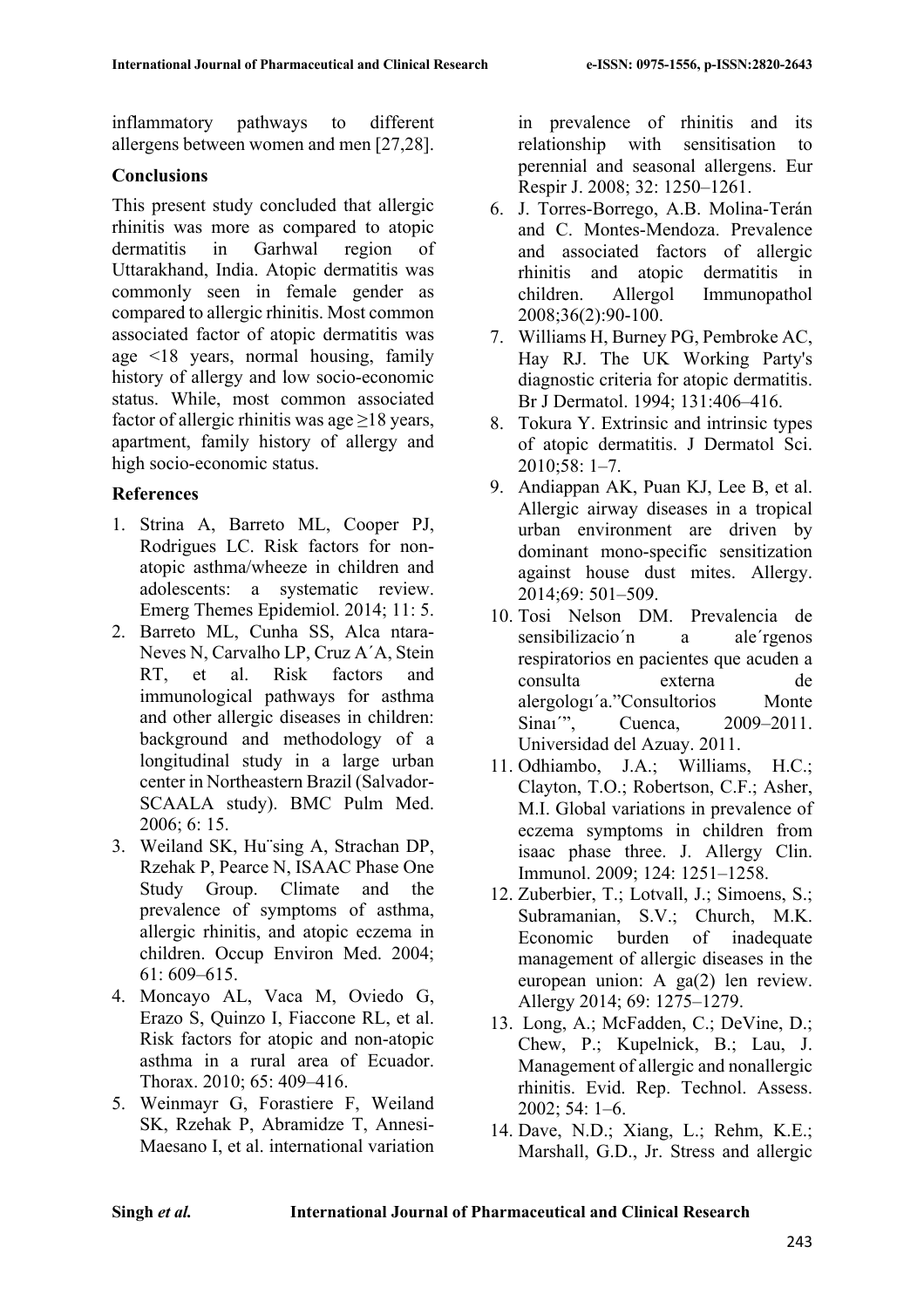diseases. Immunol. Allergy Clin. N. Am. 2011; 31: 55–68.

- 15. Leung, D.Y.; Jain, N.; Leo, H.L. New concepts in the pathogenesis of atopic dermatitis. Curr. Opin. Immunol. 2003; 15: 634–638.
- 16. Andersen, Y.M.F.; Egeberg, A.; Skov, L.; Thyssen, J.P. Comorbidities of atopic dermatitis: Beyond rhinitis and asthma. Curr. Dermatol. Rep. 2017; 6: 35–41.
- 17. Kenfuni, M. M. ., Gallouo, M. ., alafifi, mahmoud, Tsikambu, A. C. D., Alafifi, R. ., Moataz, A. ., Dakir, M. ., Debbagh, A. ., & Aboutaieb, R. . (2022). Pyonephrose : Risk factors, clinical, para-clinical and anatomopathological profile about 19 cases. Journal of Medical Research and Health Sciences, 5(2), 1770–1773. https://doi.org/10.52845/JMRHS/2022- 5-2-1
- 18. Gough, H.; Grabenhenrich, L.; Reich, A.; Eckers, N.; Nitsche, O.; Schramm, D.; Beschorner, J.; Hoffmann, U.; Schuster, A.; Bauer, C.P.; et al. Allergic multimorbidity of asthma, rhinitis and eczema over 20 years in the german birth cohort mas. Pediatr. Allergy Immunol. 2015; 26: 431–437.
- 19. Rhee, C.S.; Wee, J.H.; Ahn, J.C.; Lee, W.H.; Tan, K.L.; Ahn, S.; Lee, J.H.; Lee, C.H.; Cho, Y.S.; Park, K.H.; et al. Prevalence, risk factors and comorbidities of allergic rhinitis in south korea: The fifth korea national health and nutrition examination survey. Am. J. Rhinol. Allergy 2014; 28: e107–e114.
- 20. An, S.Y.; Choi, H.G.; Kim, S.W.; Park, B.; Lee, J.S.; Jang, J.H.; Sung, M.W. Analysis of various risk factors predisposing subjects to allergic rhinitis. Asian Pac. J. Allergy Immunol. 2015; 33: 143–151.
- 21. Nishijima, H.; Suzuki, S.; Kondo, K.; Yamasoba, T.; Yanagimoto, S. Environmental factors associated with allergic rhinitis symptoms in japanese

university students: A cross-sectional study. Auris Nasus Larynx 2018; 45: 1006–1013.

- 22. De Lusignan, S.; Correa, A.; Pebody, R.; Yonova, I.; Smith, G.; Byford, R.; Pathirannehelage, S.R.; McGee, C.; Elliot, A.J.; Hriskova, M.; et al. Incidence of lower respiratory tract infections and atopic conditions in boys and young male adults: Royal college of general practitioner's research and surveillance centre annual report 2015– 2016. JMIR Public Health Surveill. 2018; 4: e49.
- 23. Chang, W.S.; Kim, E.J.; Lim, Y.M.; Yoon, D.; Son, J.Y.; Park, J.W.; Hong, S.J.; Cho, S.H.; Lee, J.S. Age-related changes in immunological factors and their relevance in allergic disease development during childhood. Allergy Asthma Immunol. Res. 2016;8: 338– 345.
- 24. Dharma, C.; Lefebvre, D.L.; Tran, M.M.; Lou, W.Y.W.; Subbarao, P.; Becker, A.B.; Mandhane, P.J.; Turvey, S.E.; Sears, M.R. Patterns of allergic sensitization and atopic dermatitis from 1 to 3 years: Effects on allergic diseases. Clin. Exp. Allergy 2018; 48:48–59.
- 25. Ho, C.L.; Chang, L.I.; Wu, W.F. The prevalence and risk factors of atopic dermatitis in 6–8 year-old first graders in taipei. Pediatr. Neonatol. 2019; 60:166–171.
- 26. Chiesa Fuxench, Z.C. Atopic dermatitis: Disease background and risk factors. Adv. Exp. Med. Biol. 2017;1027:11–19.
- 27. Lee, M.T.; Wu, C.C.; Ou, C.Y.; Chang, J.C.; Liu, C.A.; Wang, C.L.; Chuang, H.; Kuo, H.C.; Hsu, T.Y.; Chen, C.P.; et al. A prospective birth cohort study of different risk factors for development of allergic diseases in offspring of nonatopic parents. Oncotarget 2017; 8: 10858–10870.